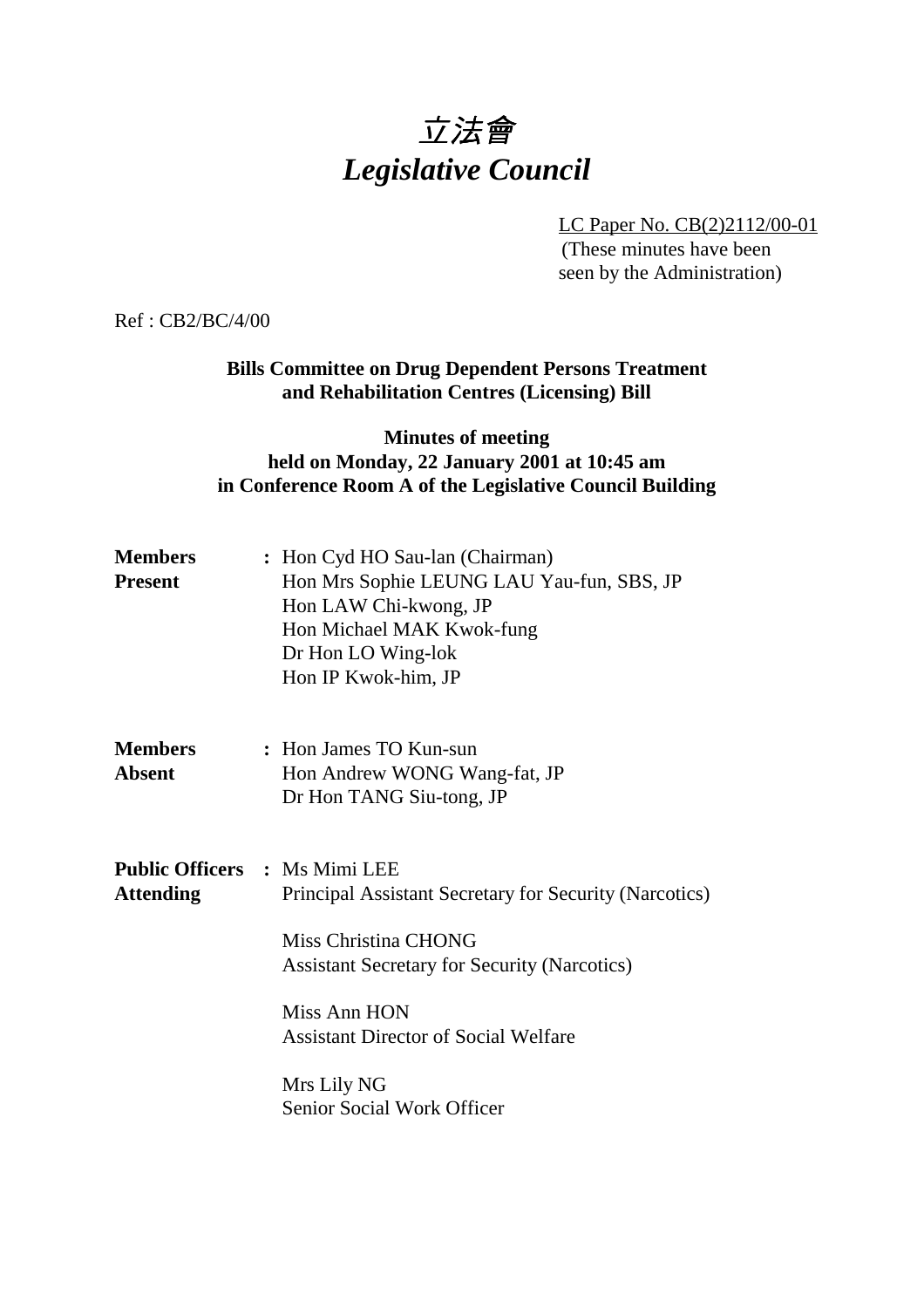|                                      | Ms Brenda LAU<br>Social Work Officer                 |
|--------------------------------------|------------------------------------------------------|
|                                      | Ms Fanny IP<br><b>Senior Assistant Law Draftsman</b> |
| <b>Clerk</b> in<br><b>Attendance</b> | : Ms Doris CHAN<br>Chief Assistant Secretary (2) 4   |
| <b>Staff</b> in<br><b>Attendance</b> | $:$ Mr LEE Yu-sung<br>Senior Assistant Legal Adviser |
|                                      | Ms Dora WAI<br>Senior Assistant Secretary (2) 4      |

#### **I. Matters arising**

 $\overline{a}$ 

At the last meeting held on 15 January 2001, members requested the Administration to consider -

- (a) whether prosecution for offences under the Bill could be taken up by the licensing authority, the Social Welfare Department (SWD), as members were concerned about the Police's access to the personal information of residents or rehabilitated persons for investigation of other crimes; and
- (b) a suitable commencement date of the Bill in order to allow sufficient time for drug treatment and rehabilitation centres (centres) to conduct upgrading works to comply with the future licensing requirements.

2. Senior Assistant Legal Adviser (SALA) invited members to note that the licensing schemes under the Residential Care Homes (Elderly Persons) Ordinance (Cap. 459) and the Child Care Services Ordinance (Cap. 243) were also administered by SWD. Unlike clause 18(5) of the Bill, there was no provision in the two Ordinances which required any book, document or other article removed from a residential care home for the elderly or a child care centre during an inspection for suspected noncompliance with the licensing requirements to be delivered to the Police.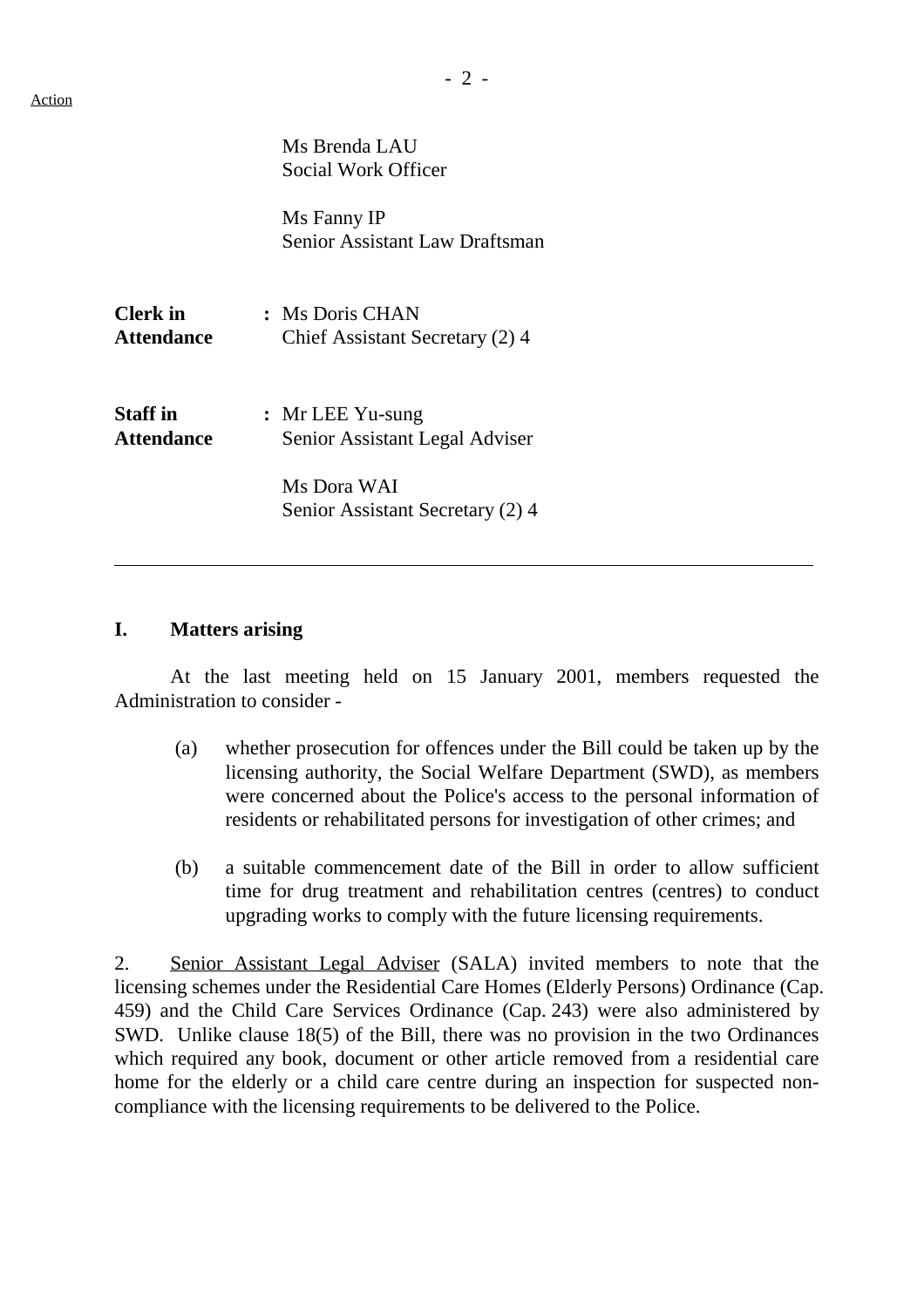## **II. Meeting with the Administration**

#### Prosecution authority for offences under the Bill

3. At the invitation of the Chairman, Principal Assistant Secretary for Security (Narcotics) (PAS(N)) gave a verbal response to the views expressed by members at the last meeting. She apologized for not being able to provide a written response as more time was needed for consultation with departments concerned regarding the viability of SWD assuming the role of prosecutor for offences under the Bill. She explained that the investigation and prosecution of offences under the Residential Care Homes (Elderly Persons) Ordinance (Cap. 459) were both handled by SWD. Before prosecution, SWD would seek legal advice from the Department of Justice (DJ). If DJ considered that prosecution should proceed, an authorized officer of SWD, who would be a different person from those who investigated the case, would act as prosecutor for the case. For offences under the Child Care Services Ordinance (Cap. 243), SWD would conduct the investigation of the case and the prosecution would be taken up by DJ. In both cases, the Police was not involved in the investigation and prosecution processes except when resistance was encountered or anticipated.

4. PAS(N) said that DJ's advice was being sought as to whether the prevailing arrangements under Cap. 459 and Cap. 243 could be applicable to the Bill. In addition, the Administration would need to consider the manpower implications and the training requirement if SWD was to take up investigation and prosecution work. The Administration would advise members of the outcome of its deliberation in writing as soon as the above issues were resolved.

Adm

Estimated costs and funding for upgrading works to be carried out by centres (LC Paper No. CB(2)662/00-01(04))

5. PAS(N) informed members that an initial estimate of the funding required to carry out building and fire safety upgrading works for 13 drug treatment and rehabilitation agencies operating in 40 locations with approximately 180 premises was around \$104 million. The 180 premises included containers and small-scale buildings such as detached bathrooms or washrooms of stone or wooden structures. She also briefed members on the nature, the amount of funding available and the application procedure of the various charitable funds as introduced in the Administration's paper.

6. Mr Michael MAK enquired how the agencies would be assisted in preparing their funding applications in order to increase their chance of success. He also asked whether the Administration would assume a coordination role so that the applications would be submitted evenly to various charitable funds according to the nature and the need of different agencies.

7. PAS(N) said that the Administration considered it more appropriate for agencies to make their own choice on the source of funding. She said that agencies had all along been advised and consulted on the various arrangements proposed under the Bill.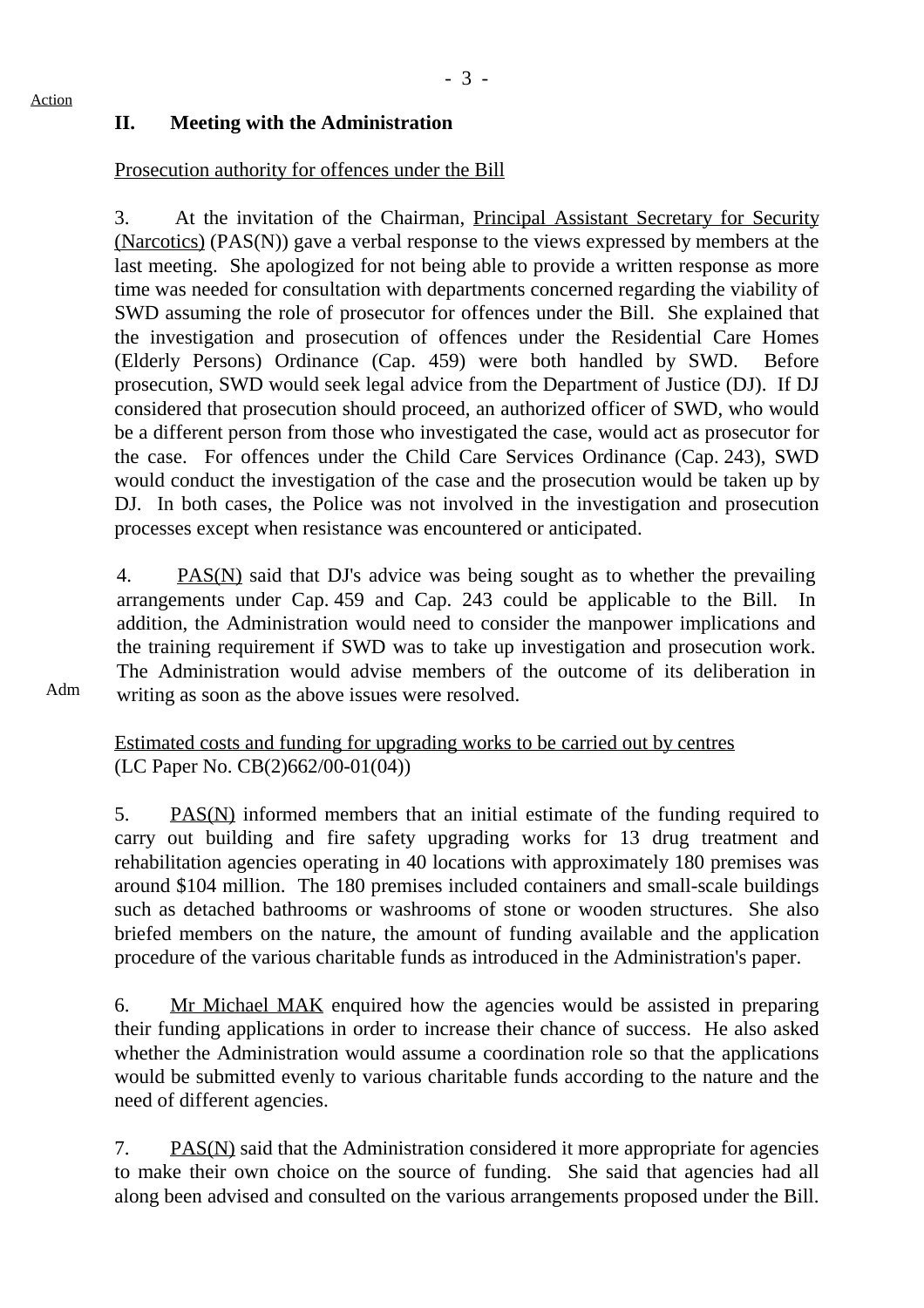They were given much assistance in respect of preparation of their funding applications. For example, a list of charitable funds available to provide financial assistance to agencies as well as application forms with relevant guidelines had been given to some 20 agencies in 1998. More detailed information about the licensing and funding requirements would be conveyed to agencies through seminars and telephone enquiry hotlines. Furthermore, a list of authorized persons who were able to give professional advice to agencies on building and fire safety matters would be available at the DrugInfo Centre with a view to facilitating agencies to identify the upgrading works required under the new licensing scheme.

8. PAS(N) said that all applications received by charitable funds such as Lotteries Fund, Beat Drugs Fund, Chinese Permanent Cemeteries Fund, The Hong Kong Jockey Club Charities Trust and so forth had to undergo an official assessment process. The charitable funds would seek the relevant government departments' views on whether the applications were in order and reasonable. She stressed that there was no guarantee that all applications would be approved. However, such applications would be favourably considered provided the proposals submitted were reasonable and viable. She added that special arrangement would be made to exempt some agencies, on grounds of their Christian faith, from making acknowledgement to those charitable funds, the income of which was derived from the betting business.

9. In reply to Mr LAW Chi-kwong, PAS(N) said that the Administration considered the proposal to delay the commencement of penal provisions after the passage of the Bill undesirable. Instead, it inclined to work out a suitable commencement date for the Bill. The commencement order would be a subsidiary legislation subject to the Council's scrutiny. She stressed that the Administration would consider the views of agencies and would take into account various factors like the readiness of centres before finalizing its proposal on the commencement date.

10. The Chairman pointed out members' concern that there might be insufficient funds for all agencies to carry out the required upgrading works within the grace period, particularly those which did not wish to apply for funds acquired from the betting business due to Christian faith.

11. PAS(N) noted the concern of members. She said that the situation was not alarming as there were only 13 agencies and not all the 180 premises would require upgrading work. Assistant Director of Social Welfare said that among the 13 agencies, three of the four subvented by the Government had indicated that they would apply for Lotteries Fund. As regards those agencies not subvented by the Government, only one had indicated that it would not apply for Lotteries Fund, five were still considering the matter while the rest had confirmed that they would apply for it. She added that the agency operating the largest centre, which was required to undertake a lot of upgrading works, would also apply for Lotteries Fund. In view of the current situation, there should be sufficient funds to cover the needs of all agencies.

12. In reply to Mr IP Kwok-him, PAS(N) said that the Administration was not